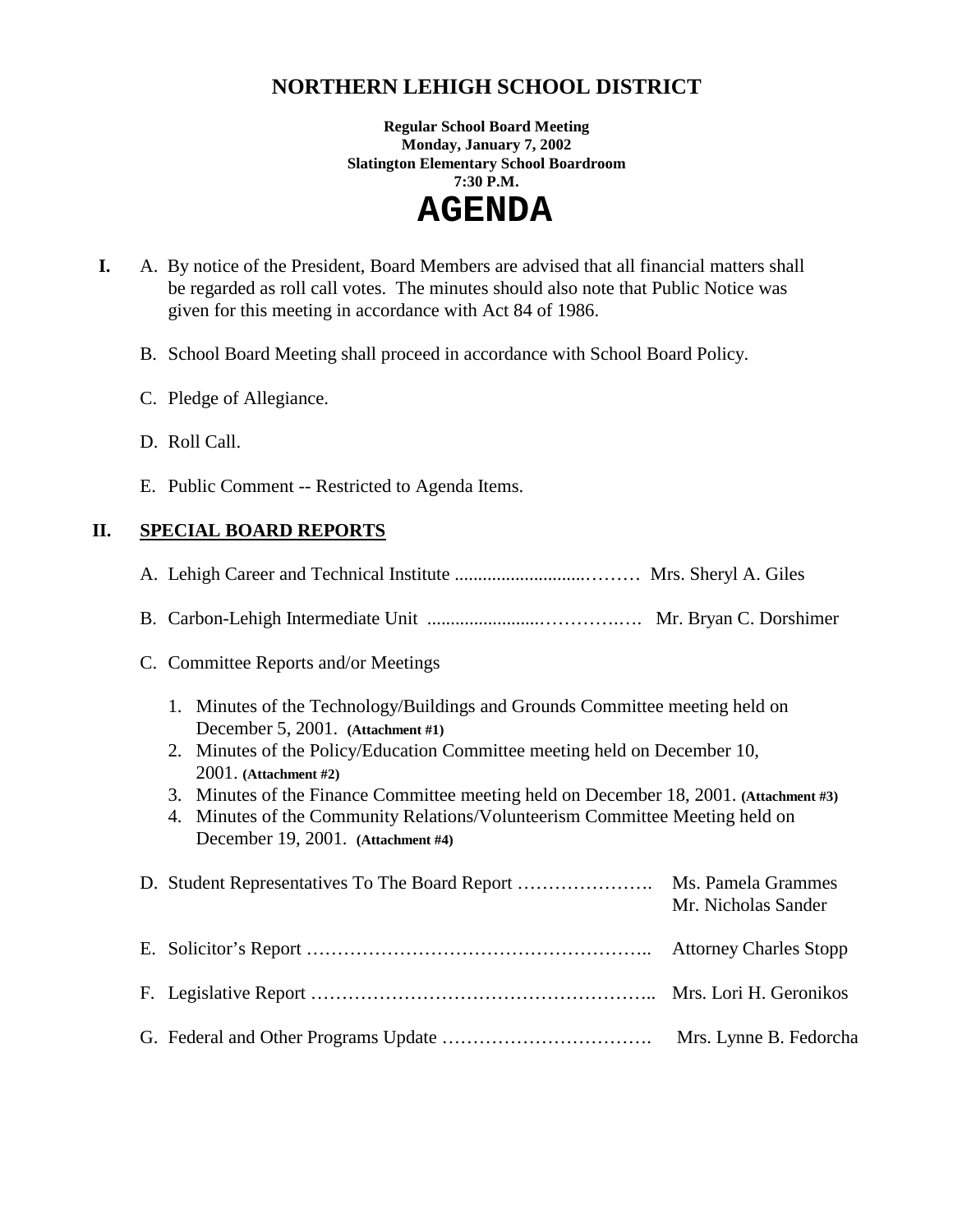- H. Superintendent's Report ………………………………………… Dr. Nicholas P. Sham, Sr.
	- ! Pennsylvania School Boards Association Resolution January is School Board Recognition Month
	- ❖ Weightroom Flooring Recognition
	- ❖ Middle School Steering Committee Presention
	- ! Financial Report From Business Manager Financial Report **(Attachment #5)**
- I. Executive Work Session will be held at 7:00 p.m. in the Superintendent's Office.

#### **III. PERSONNEL**

#### A. Appointments

1. Instructional

| a. Tara Balliet          | <b>Temporary Vacancy Replacement</b>                  |  |  |
|--------------------------|-------------------------------------------------------|--|--|
|                          | Assignment: Grade 6 – Slatington Elementary           |  |  |
|                          | School – Continue her assignment replacing the        |  |  |
|                          | position of Jacqueline Sham who was granted an        |  |  |
|                          | unpaid leave for the second semester of the 2001-2002 |  |  |
|                          | school year.                                          |  |  |
| Salary:                  | $$35,200$ (Appendix A – Step 1 Bachelors)             |  |  |
| <b>Effective Date:</b>   | January 24, 2002                                      |  |  |
| <b>Termination Date:</b> | June 14, 2002                                         |  |  |

B. Approve to appoint Robert Kern as Dean of Students for the middle school and high school, effective January 2, 2002 and continuing until June 30, 2002. Mr. Kern will keep his current salary and receive an additional stipend in the amount of \$2500 for duties required beyond the regular school day.

#### C. Substitutes

1. Instructional

Approve the following substitute teachers for the 2001-2002 school year at the substitute teacher rates of \$70.00 for 1-10 non-consecutive days; \$80.00 for 11- 20 non-consecutive days; \$90.00 for 21+ non-consecutive days:

Megan Owens – School Nurse Angela Scolaro – Health and Physical Education Margaret Boyle – Early Childhood

2. Non-Instructional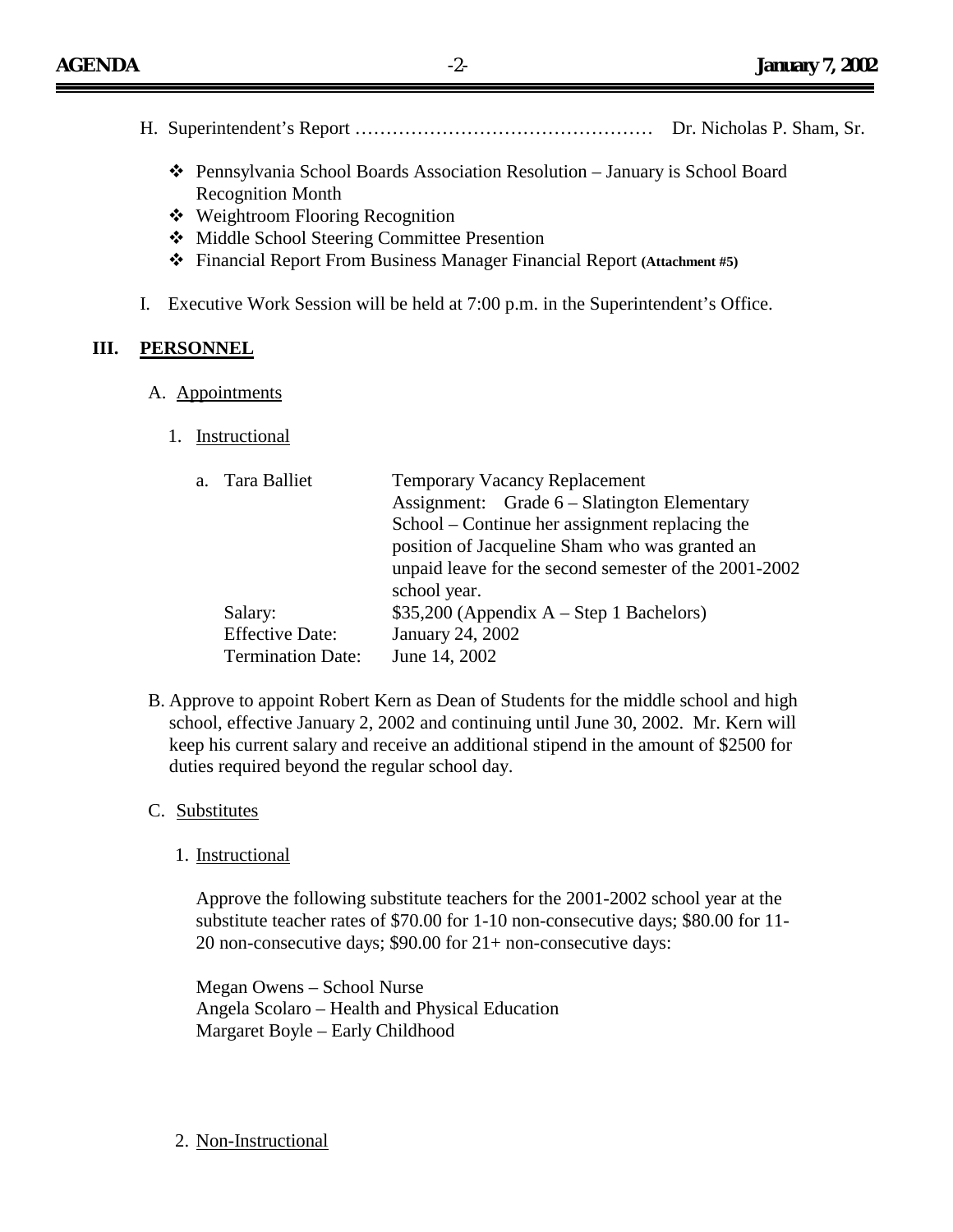a. Approve the following substitute aide for the 2001-2002 school year at the substitute rate of \$7.25 per hour:

Patricia Ingles

D. Substitute Secondary Saturday Detention Monitor

Appoint Tamra Yesik, as a substitute Secondary Saturday Detention Monitor for the middle and senior high schools for the 2001-2002 school year, working alternative Saturdays, for three hours from 8:30 a.m. to 11:30 a.m. every Saturday throughout the 2001-2002 school year that warrants detention coverage. Salary will be \$50.00 for each Saturday worked.

E. Induction Program

Approve the following teacher as a helping teacher in the Northern Lehigh School District Induction Program for the 2001-2002 school year:

| <b>Helping Teacher</b> | Inductee             | Stipend  |
|------------------------|----------------------|----------|
|                        |                      |          |
| Janet Kern             | <b>Kathy Walters</b> | \$750.00 |

- F. Approve to authorize the administration to advertise for a head varsity soccer coach and an assistant varsity soccer coach at a recommended 2001-2002 salary of \$5000 for the head coach and \$3000 for the assistant coach. It is also recommended that these two positions be negotiated as part of the new Collective Bargaining Agreement. **(Attachment #6)**
- G. Professional Contract

 According to Article 11;1108, subsection (b) of the School Code: "A temporary professional employee, initially employed by a school district on or after June 30, 1996, whose work has been certified by the district superintendent to the secretary of the school district, during the last four(4) months of the third year of such service, as being satisfactory, shall thereafter by a "professional employee" within the meaning of this article." Therefore, it is recommended to approve "professional employee" status as per the school code for the following teacher, who has satisfactorily completed three years of service to Northern Lehigh School District:

Michele D. Dotta

## **IV. POLICY**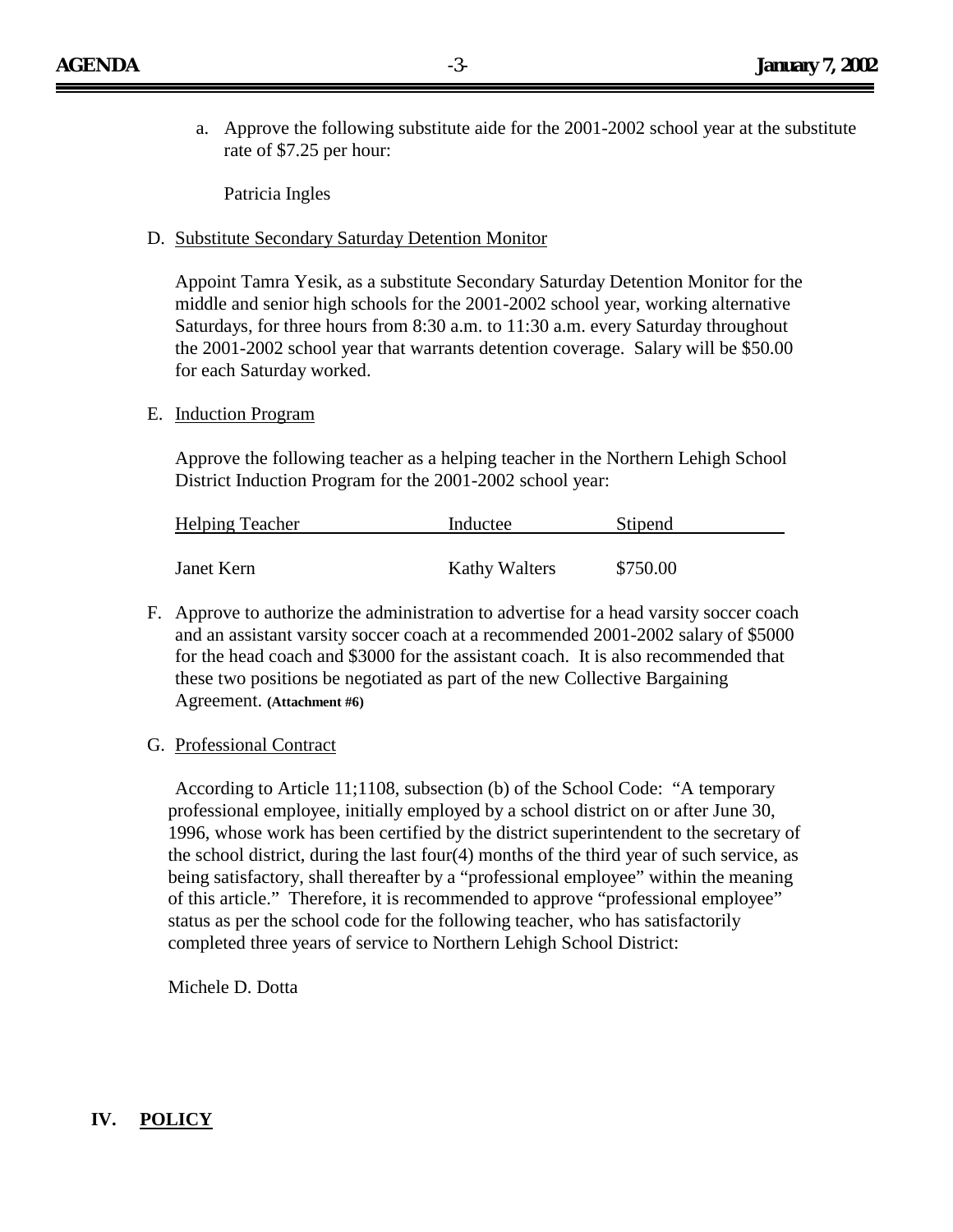#### A. Conferences Requiring Board Approval

- 1. Approve the request of Lori Geronikos to attend the Pennsylvania School Boards Association Legislative Leadership Conference in Hershey, PA on January 25 and 26, 2002. Expenses include \$150.00 for registration, \$20.00 for meals, \$48.00 for travel, \$97.85 for lodging for a total cost of \$315.85.
- 2. Approve the request of Dr. Nicholas Sham to attend the PASA New Superintendent's Academy – Part 3 – Evaluation conference in Harrisburg on January 30 and 31, 2002. Expenses include \$165.00 for registration, \$32.40 for travel, \$56.00 for lodging for a total cost of \$253.40.
- 3. Approve the request of Karen Nicholas to attend an Individuals With Disabilities Act In Pennsylvania conference in Allentown on January 30, 2002. Expenses include \$239.00 for registration, \$10.00 for meals for a total cost of \$249.00.
- 4. Approve the request of Regina Freeburn, elementary nurse, to attend the Pennsylvania Student Assistance Program conference on March 17, 18 and 19, 2002. Expenses include \$310.00 for registration, \$36.00 for travel for a total cost of \$346.00 and will be paid for through Safe Schools Drug Free Monies.
- 5. Approve the request of Sandra Hopkins, Peters Elementary second grade teacher to attend an Applebaum Training Institute conference in Allentown on January 22, 2002. Expenses include \$175.00 for registration, \$10.00 for meals, \$3.00 for travel, for a total cost of \$188.00 plus the cost of a substitute teacher and will be paid for through IDEA funds.
- 6. Approve the request of Michele Dotta, Slatington Elementary special education teacher to attend an Applebaum Training Institute conference in Allentown on January 22, 2002. Expenses include \$175.00 for registration, \$10.00 for meals, \$9.00 for travel, for a total cost of \$194.00 plus the cost of a substitute teacher and will be paid for through IDEA funds.
- 7. Approve the request of Jennifer Hilbert, Peters Elementary second grade teacher, to attend a Bureau of Education and Research conference in Allentown on February 19, 2002. Expenses include \$145.00 for registration plus the cost of a substitute teacher and has been approved by the district Continuing Professional Education Committee.
- 8. Approve the following individuals to attend the "Basic Life Support CPR Healthcare Provider Course" offered by LCCC. Brian Geiger, Earl Snyder, and Michelle Raber will need this course to enable them to be certified to train others in the use of the Automated External Defibrillator (AED). Course dates will be January

16 & January 30, 2002 from 6:00 to 10:00 PM at a cost of \$60, each which also includes the text for the course.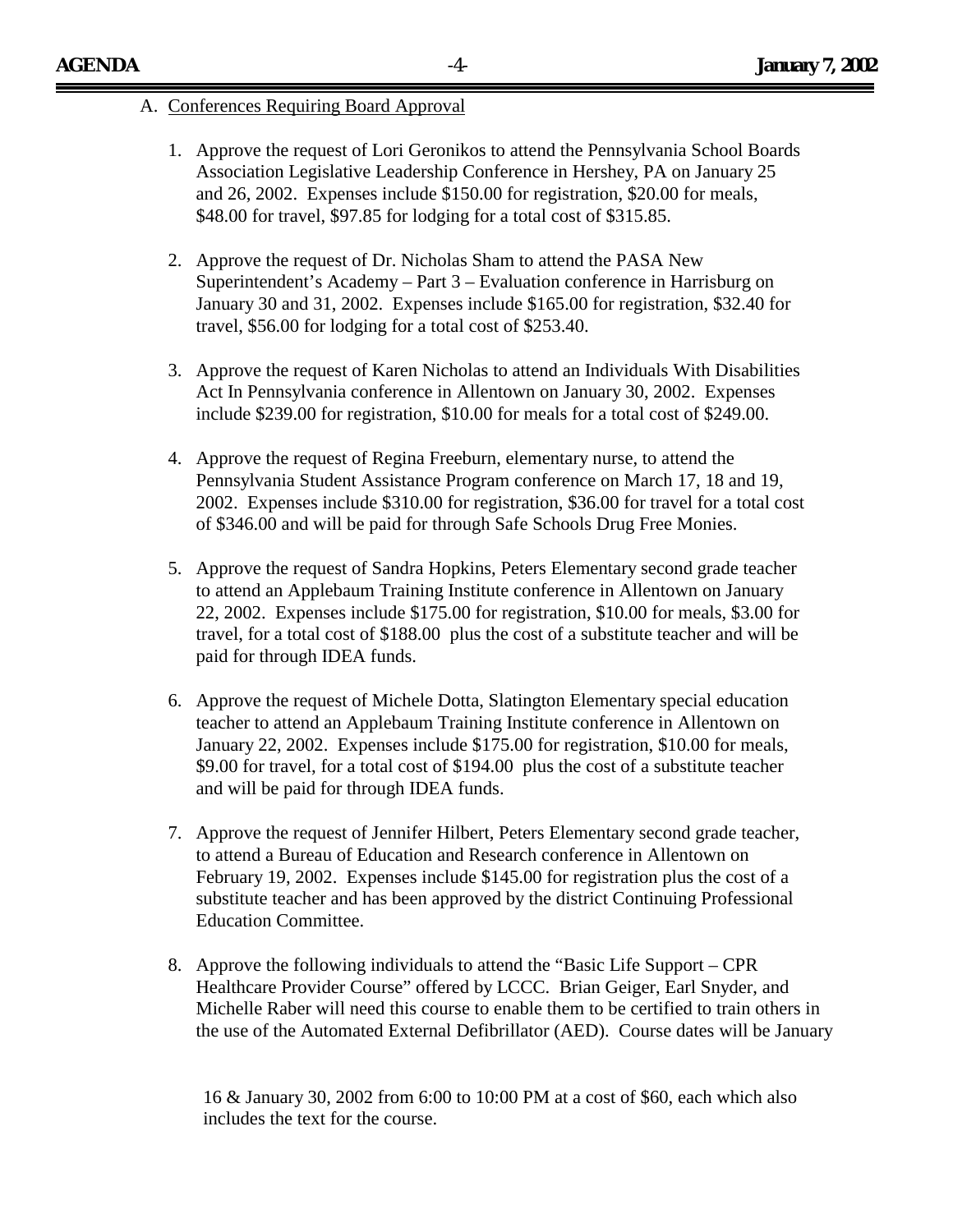- 9. Approve the request of Lynne Fedorcha to attend a Curriculum Management Audit Training Program in Philadelphia from March 4-7, 2002. This three-day training program is designed to prepare participants to examine and evaluate deep alignment issues in order to improve student achievement. Expenses include \$795.00 for registration, \$100.00 for meals, \$36.00 for travel, \$338.58 for lodging, for a total cost of \$1269.58.
- 10. Approve the request of Tracy Ettinger, Slatington Elementary second grade teacher, to attend a Title I Funds conference in Philadelphia on January 30, 2002. Expenses include \$165.00 for registration, \$48.00 for travel, \$15.00 for miscellaneous, for a total cost of \$228.00 plus the cost of a substitute teacher for one day and will be paid for through Title I funds.
- B. Approve the Northern Lehigh Middle School Student Activities Account Fund Statement for the month of November 2001. **(Attachment #7)**
- C. Board Policies First Reading
	- a. Approve revisions to school board policy #433 Professional Employees, as presented after first reading. **(Attachment #8)**

## **V. CURRICULUM AND INSTRUCTION**

### **VI. OLD BUSINESS**

#### **VII. NEW BUSINESS**

A. Appoint a Northern Lehigh School District representative to the Lehigh Carbon Community College Board of Trustees.

### **VIII. FINANCIAL**

- A. Consider abatement of per capita taxes for the residents that fall within the guidelines as listed in **attachment #9**.
- B. Approve payment of bills from the Construction Account, as presented in **attachment #10**.
- C. Approve payment of bills from the Extended Construction Account, as presented in **attachment #11.**
- D. Approve payment of bills from the Capital Reserve #1 Account, as presented in **attachment #12**.
- E. Approve the Arthurs Lestrange Cash Management Portfolio for the month of November 2001 2001. **(Attachment #13)**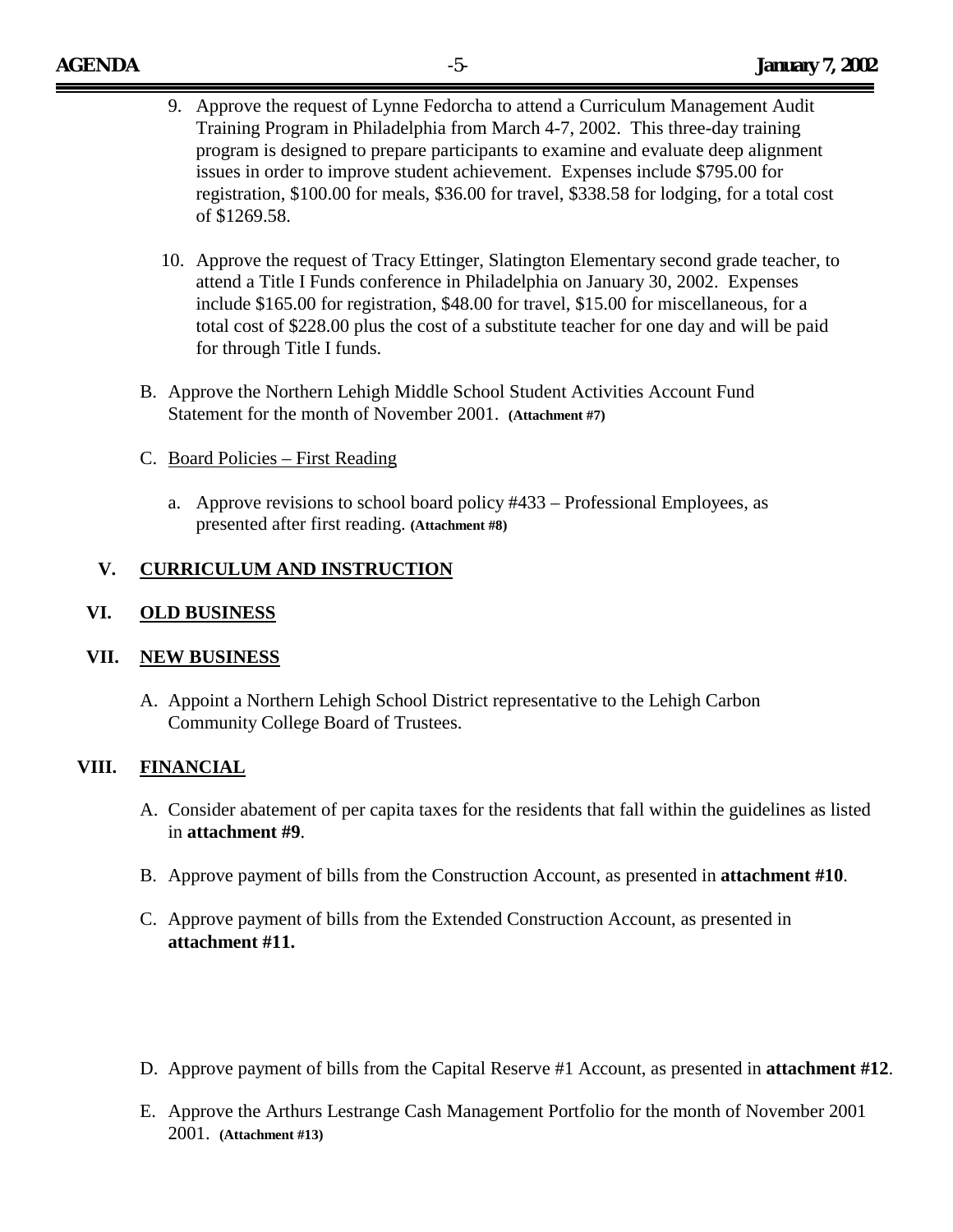- F. Approve the request of the Diamond Fire Company in Walnutport to exempt them from paying real estate transfer taxes. This request is a result of an agreement between the Fire Company and the Borough of Walnutport to transfer the deed and change ownership of their property located at the corner of Carbon and Main Streets in the Borough of Walnutport from the Borough back to the Fire Company. The property in question originally belonged to the Diamond Fire Company but was deeded to the Borough of Walnutport for tax purposes. **(Attachment #14)**
- G. Approve the contract, which our solicitor's office has reviewed, with Portnoff Law Associates to collect delinquent real estate taxes for the Northern Lehigh School District. The 3-year contract will contain a yearly renewal provision. The delinquent taxpayer will pay all collection fees and expenses, including a 10 percent (10%) penalty for late payment and 10 percent (10%) interest per year. **(Attachment will be distributed at meeting.)**
- H. Approve a \$321.17 refund to William and Joyce Kemmerer, 4348 Clover Hollow Road, Slatington, PA for their 2001 school real estate taxes. They are due a refund because their assessed value was reduced from \$67,200 to \$59,550. **(Attachment #15)**
- I. Approve a \$10 refund to William O'Brian of 3506 Ridge Lane, Slatington, PA due to an overpayment of per capita tax. Per capita tax was incorrectly paid twice with the real estate bill and an individual per capita bill. **(Attachment #16)**
- J. Approve a \$10 refund to Marsha O'Brian of 3506 Ridge Lane, Slatington, PA due to an overpayment of per capita tax. Per capita tax was incorrectly paid twice with the real estate bill and an individual per capita bill. **(Attachment #17)**
- K. Approve a \$10 refund to Timothy O'Brian of 3506 Ridge Lane, Slatington, PA due to an overpayment of per capita tax. Per capita tax was incorrectly paid twice with the real estate bill and an individual per capita bill. **(Attachment #18)**
- L. Approve to permit the Northern Lehigh School District Earned Income Tax Office to collect Occupational Privilege Tax (OPT) for Walnutport Borough. The yearly fee charged to Walnutport Borough will be \$480. The \$10 OPT tax will be split equally between the school district and the municipality instead of each sending a separate \$5 tax bill. **(Attachment #19)**

M. Approve to place the proceeds from the sale of district-owned maintenance vehicles in the amount of \$2600.00 into the CR-1 Account to enable the Director of Support Services to look into the purchase of a trailer to haul the skid loader from the main campus to the Peters Elementary School. This special request is being done in accordance with NLSD Policy #706.1, Miscellaneous 5. These proceeds came from a negotiated sale price for a 1978